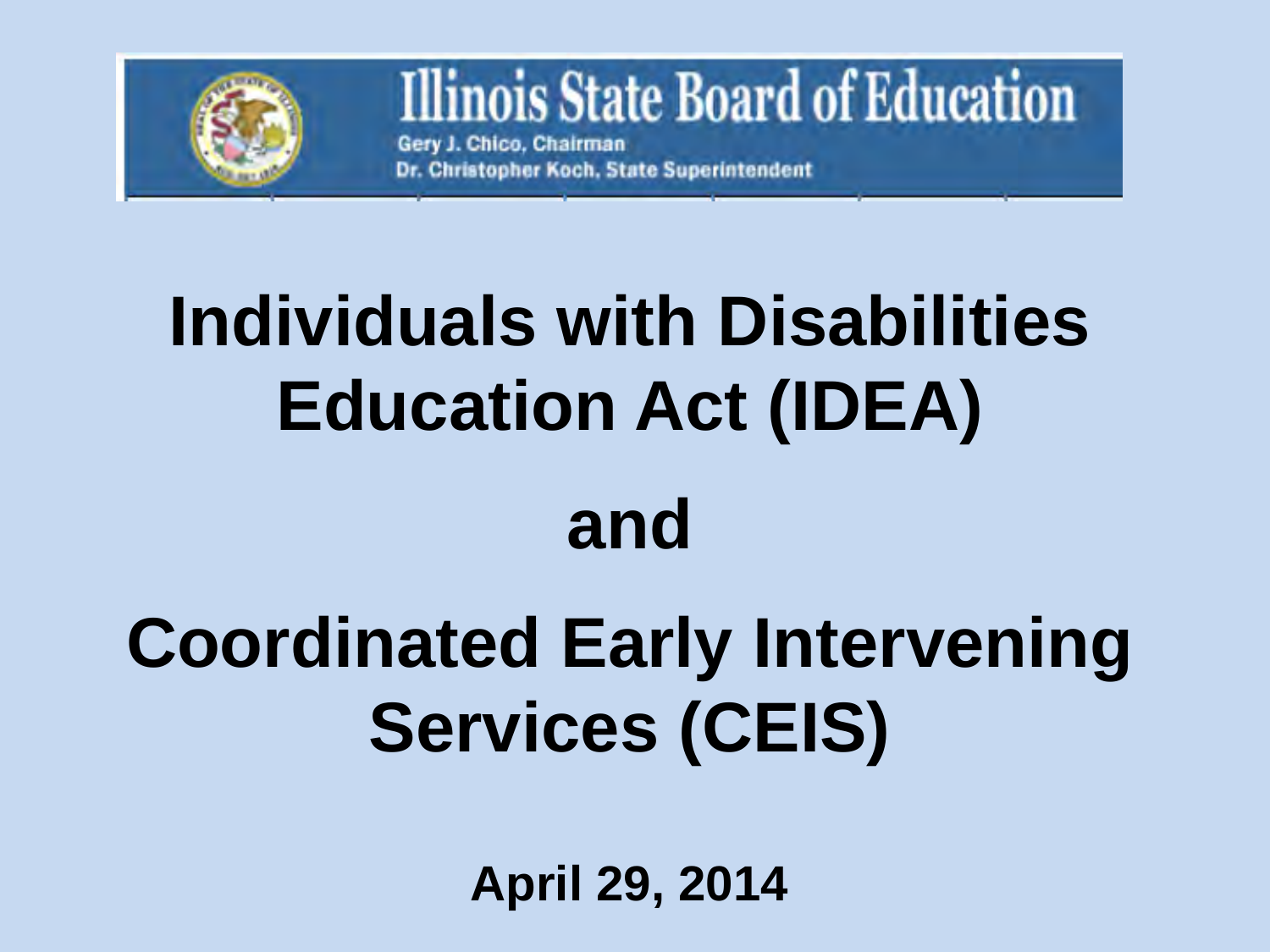The IDEA allows school districts to use up to 15 percent of their IDEA Part B flow-through funds to develop and implement early intervening services for students in grades K-12 not identified as needing special education or related services, but who need additional academic and behavioral support to succeed in the general education environment.

**(34 CFR 300.226)**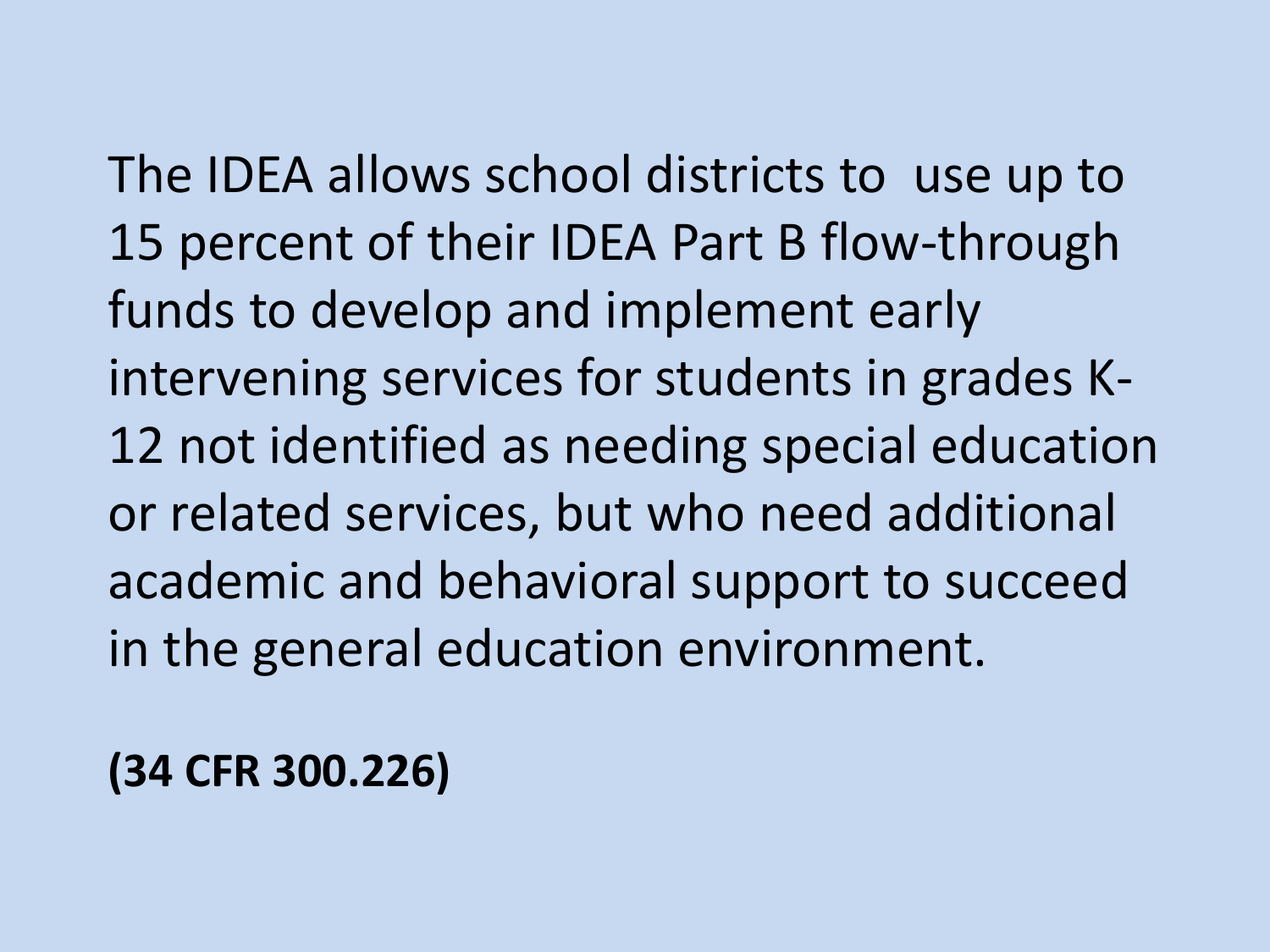# The use of IDEA funds for CEIS purposes is **voluntary** for most districts.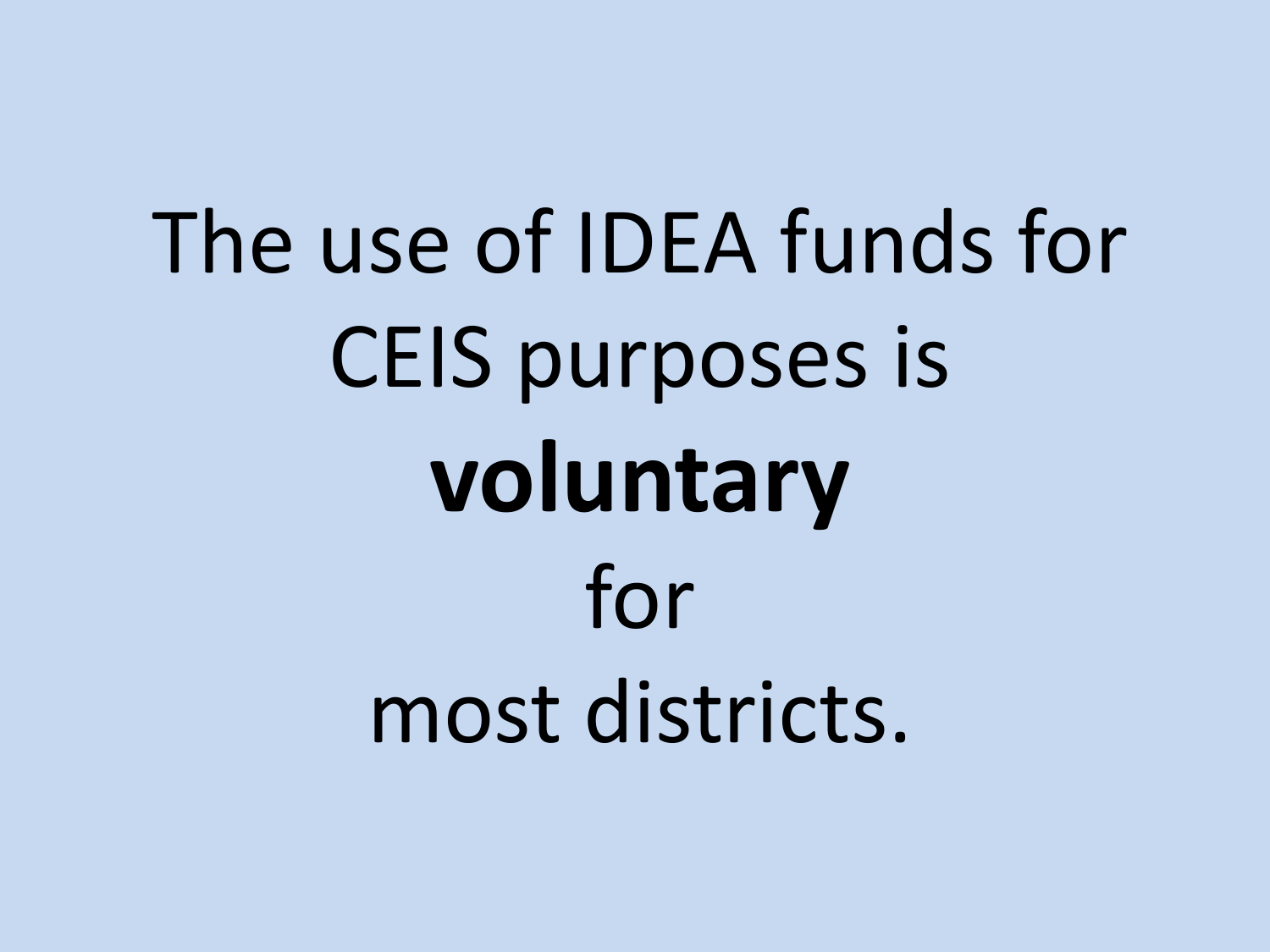Use of IDEA funds for CEIS purposes is **required** for districts that are identified with **Significant Disproportionality.** 

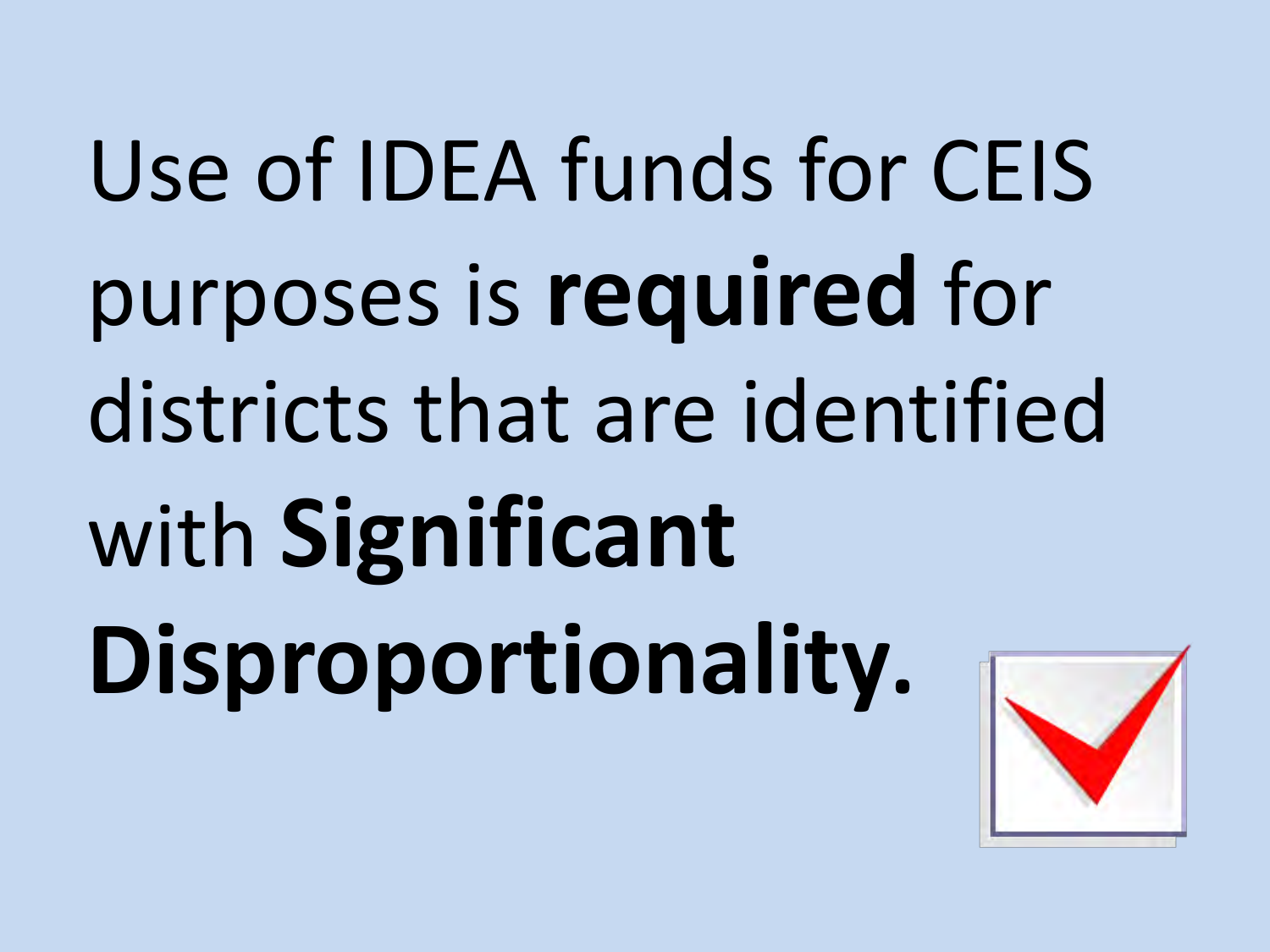### **Significant Disproportionality**

A district **MUST** use 15 percent of its IDEA funds for CEIS expenses if it has been identified as having significant disproportionality based on race and ethnicity with respect to:

- 1. identification of students as having disabilities;
- 2. placement of these students in particular education settings; and/or
- 3. disciplinary actions, including suspension and expulsion**.**

#### **(34 CFR 300.646)**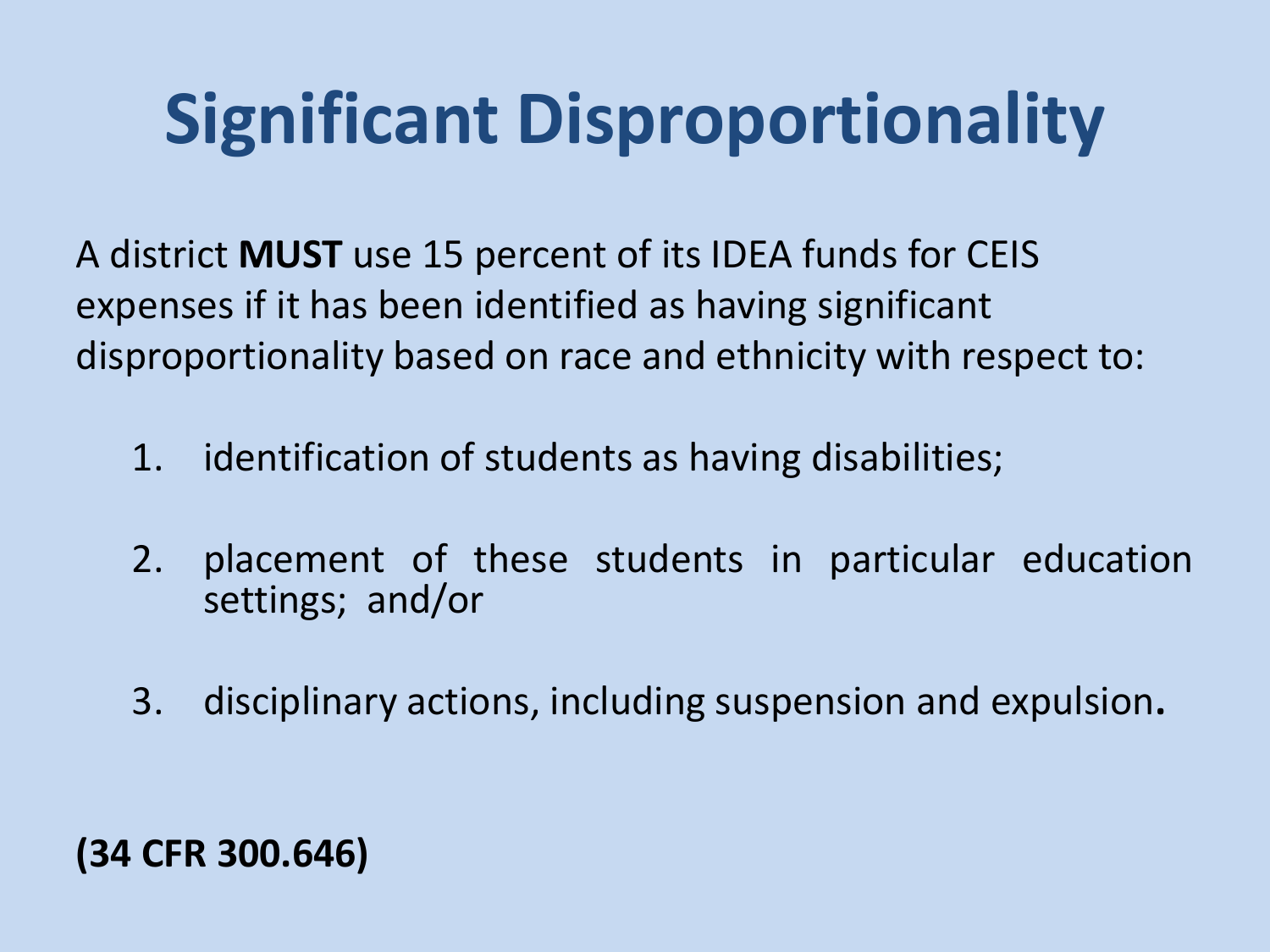### **District Notification**

Districts that are required to spend 15% of their IDEA funds on CEIS receive written notification from the Special Education Services Division. This generally occurs in September.

The notification letter includes:

- actions required by the district,
- timelines, and



• an outline of the parameters for the use of the 15 percent of Part B flow-through funds.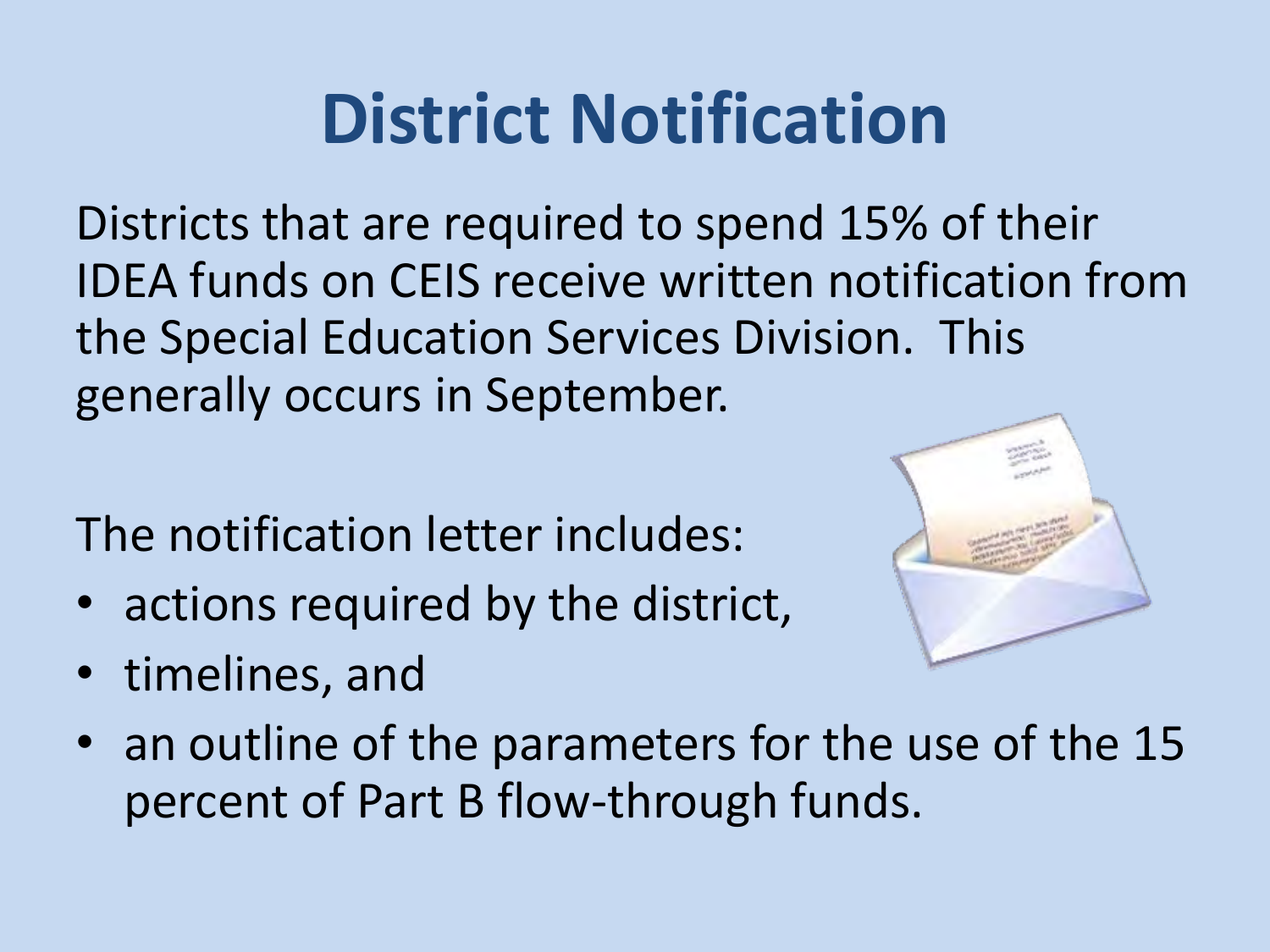### **CEIS in the IDEA Grants**

Districts that are required to spend the 15% must select the "Required CEIS" option on the CEIS page and then budget and expend the full 15% on CEIS activities.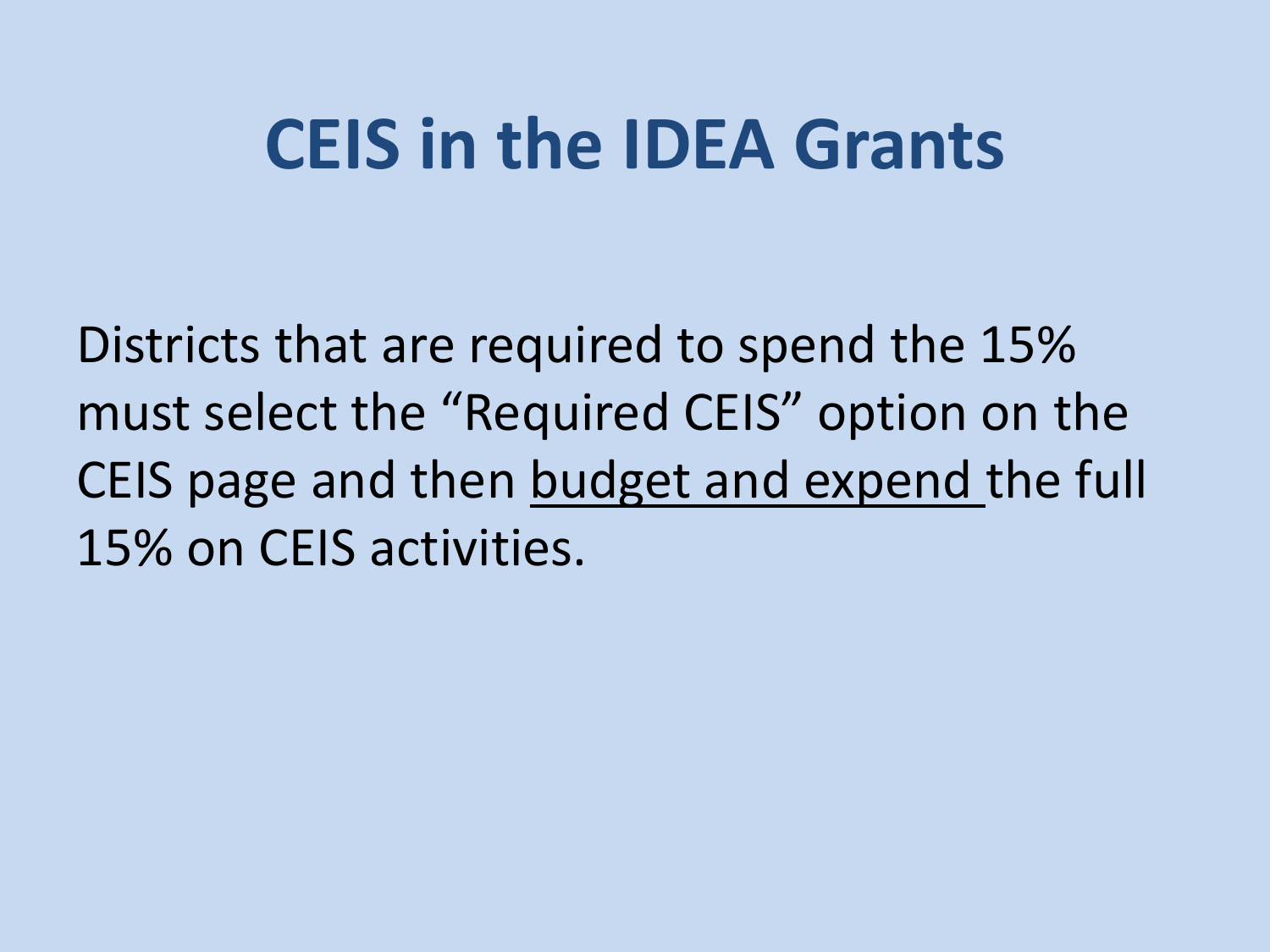|                                                  | <b>ID ISBE Web Security Modul X</b>                                                                                                                        | <b>Grant Application</b> |              |                     |                        |                                                                                                                      |        |  |  |
|--------------------------------------------------|------------------------------------------------------------------------------------------------------------------------------------------------------------|--------------------------|--------------|---------------------|------------------------|----------------------------------------------------------------------------------------------------------------------|--------|--|--|
|                                                  | С                                                                                                                                                          |                          |              |                     |                        | A Illinois State Board of Education [US] https://sec.isbe.net/eGrant_Web/ApplicationShell.aspx?DisplayName=Early%20I |        |  |  |
|                                                  | The application has been submitted. No more updates will be saved for the application.                                                                     |                          |              |                     |                        |                                                                                                                      |        |  |  |
|                                                  | <b>Applicant</b><br>Overview<br>Information                                                                                                                | <b>MOE</b>               | <b>FFATA</b> | Program<br>Specific | <b>Budget</b><br>Pages | Assurance<br>Pages                                                                                                   | Submit |  |  |
| Early<br>Abstract<br><b>Intervening Services</b> |                                                                                                                                                            |                          |              |                     |                        | Proportionate<br>Share                                                                                               |        |  |  |
|                                                  | <b>Coordinated Early Intervening Services (CEIS)</b>                                                                                                       |                          |              |                     |                        |                                                                                                                      |        |  |  |
|                                                  | Funds will NOT be used for CEIS (Save page and continue to next page)<br>Up to 15% of funds will be used VOLUNTARILY for CEIS (complete remainder of page) |                          |              |                     |                        |                                                                                                                      |        |  |  |
|                                                  | 15% of funds will be used as REQUIRED for CEIS (complete remainder of page)                                                                                |                          |              |                     |                        |                                                                                                                      |        |  |  |
|                                                  | Funds available for CEIS are based on prior year IDEA<br>flow-through/preschool funds                                                                      |                          |              |                     |                        |                                                                                                                      |        |  |  |
|                                                  | Funds to be used for CEIS                                                                                                                                  |                          |              |                     |                        |                                                                                                                      |        |  |  |
|                                                  | The grant application no longer includes a CEIS amount for cooperatives. CEIS funds are reflected on each LEA application.                                 |                          |              |                     |                        |                                                                                                                      |        |  |  |

In accordance with the IDEA 2004 regulations at 34 CFR, 300.224, school districts may use up to 15 percent of IDEA Part B flow-through funds to devel implement early intervening services for students in grades K-12 not identified as needing special education or related services, but who need addition and behavioral support to succeed in the general education environment. Further, in accordance with the requirements at 34 CFR 300.646, those disti identified as having significant disproportionality based on race and ethnicity with respect to: 1) identification of students as having disabilities; 2) plac these students in particular education settings; and/or 3) disciplinary actions, including suspensions and expulsions, MUST use 15 percent of funds for purpose.

NOTE: The use of CEIS funds for RTI is appropriate only for nondisabled students needing extra support at Tier 2 and/or Tier 3.

Additional quidance regarding CEIS is available from the United States Department of Education

Funds will be used to: (check all that apply)

- Provide professional development
- Provide educational and behavioral evaluations, services, and supports, including scientifically based literacy instruction

Briefly summarize the LEA's CEIS plan. (0 of 1500 maximum characters used)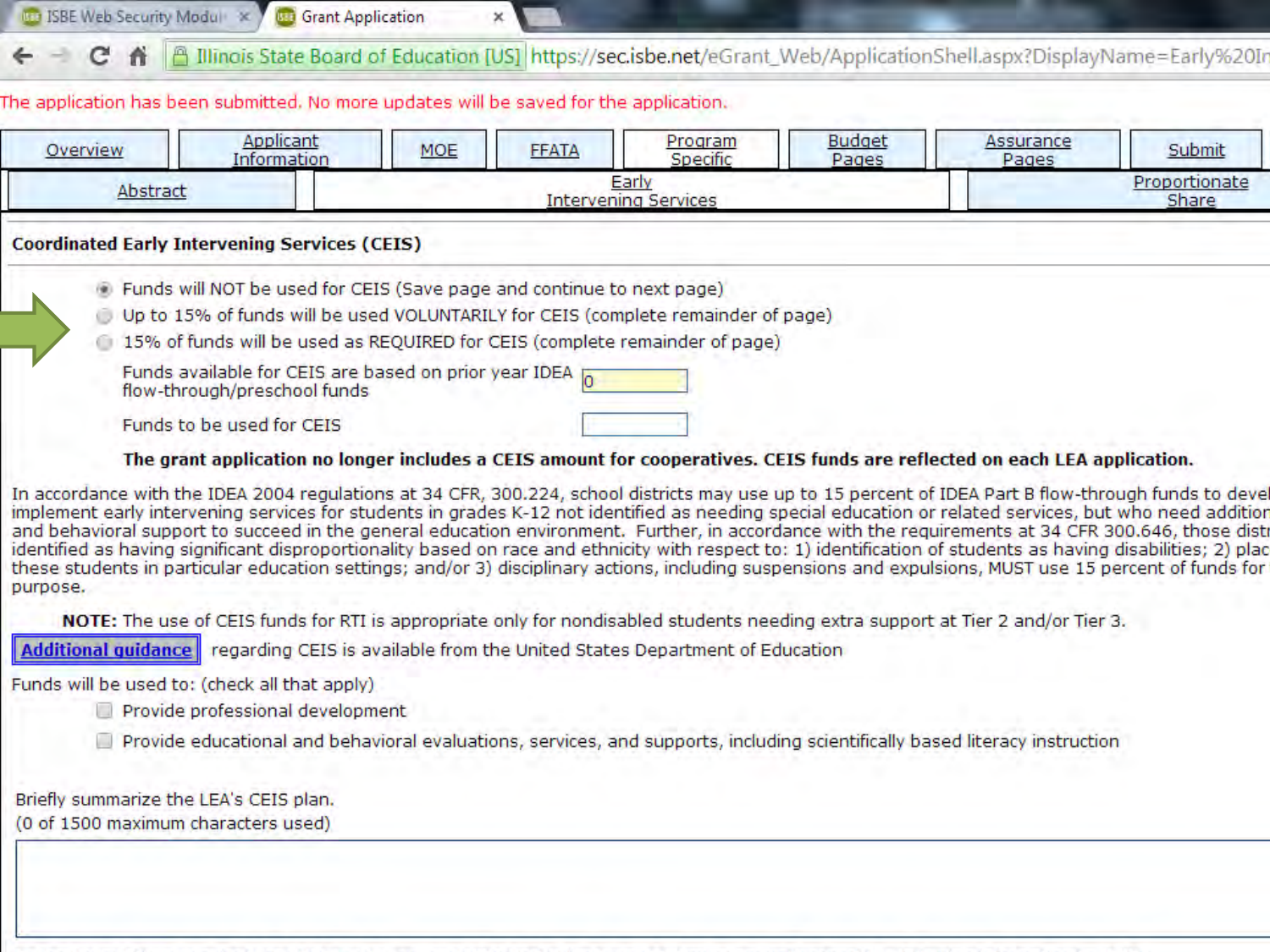### **CEIS in the IDEA Grants**

The Funding and Disbursements Division calculates the CEIS amount for each district in the state and enters that amount in the CEIS page of the IDEA flow-through applications.

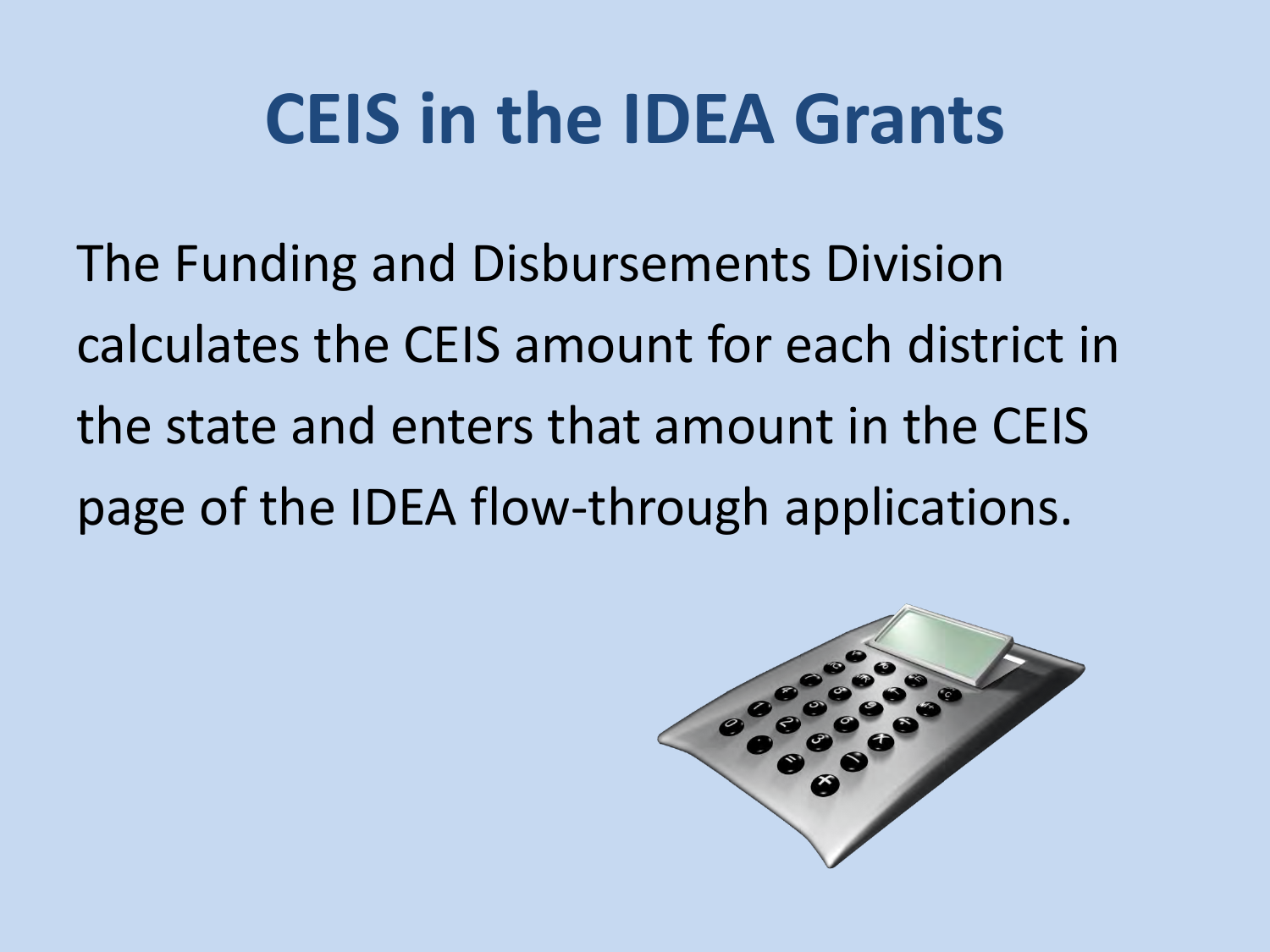### **CEIS Calculation**

The district specific CEIS calculations are based on 15% of the district's federal allocations for the IDEA flow-through and preschool grants.

Example: Hypothetical District

 \$750,000 IDEA Flow-through \$ 35,000 IDEA Preschool \$785,000 Total IDEA Allocation

 $.15$  X 785,000 = \$117,750 CEIS

Hypothetical District's maximum allowable amount for CEIS is \$117,750.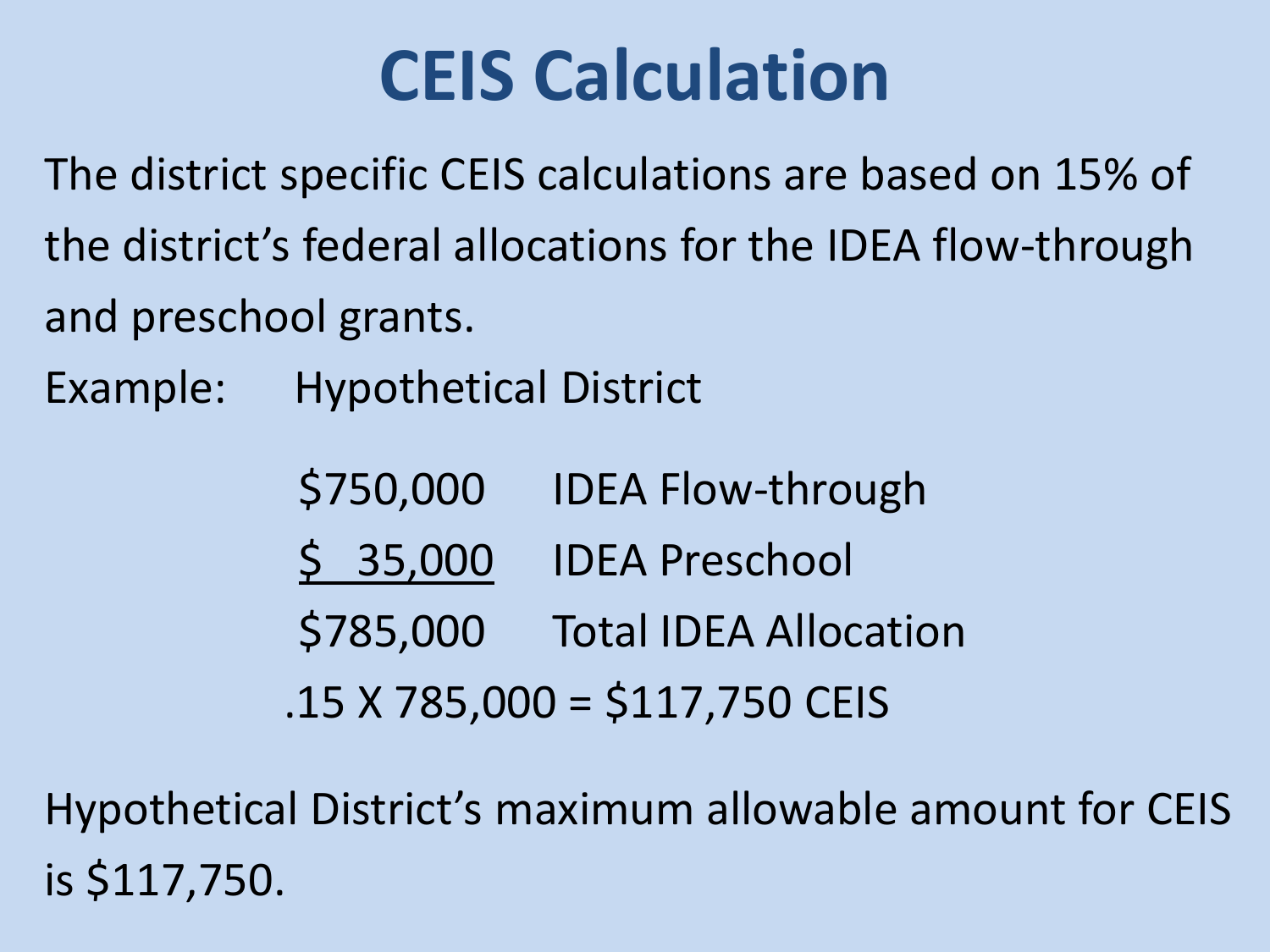## **The Budget Page MUST Match the CEIS Page**

The application will be returned for changes if the budget page does not match the CEIS page exactly (in description and amount).

**Do not combine CEIS expenditures with other budget items.**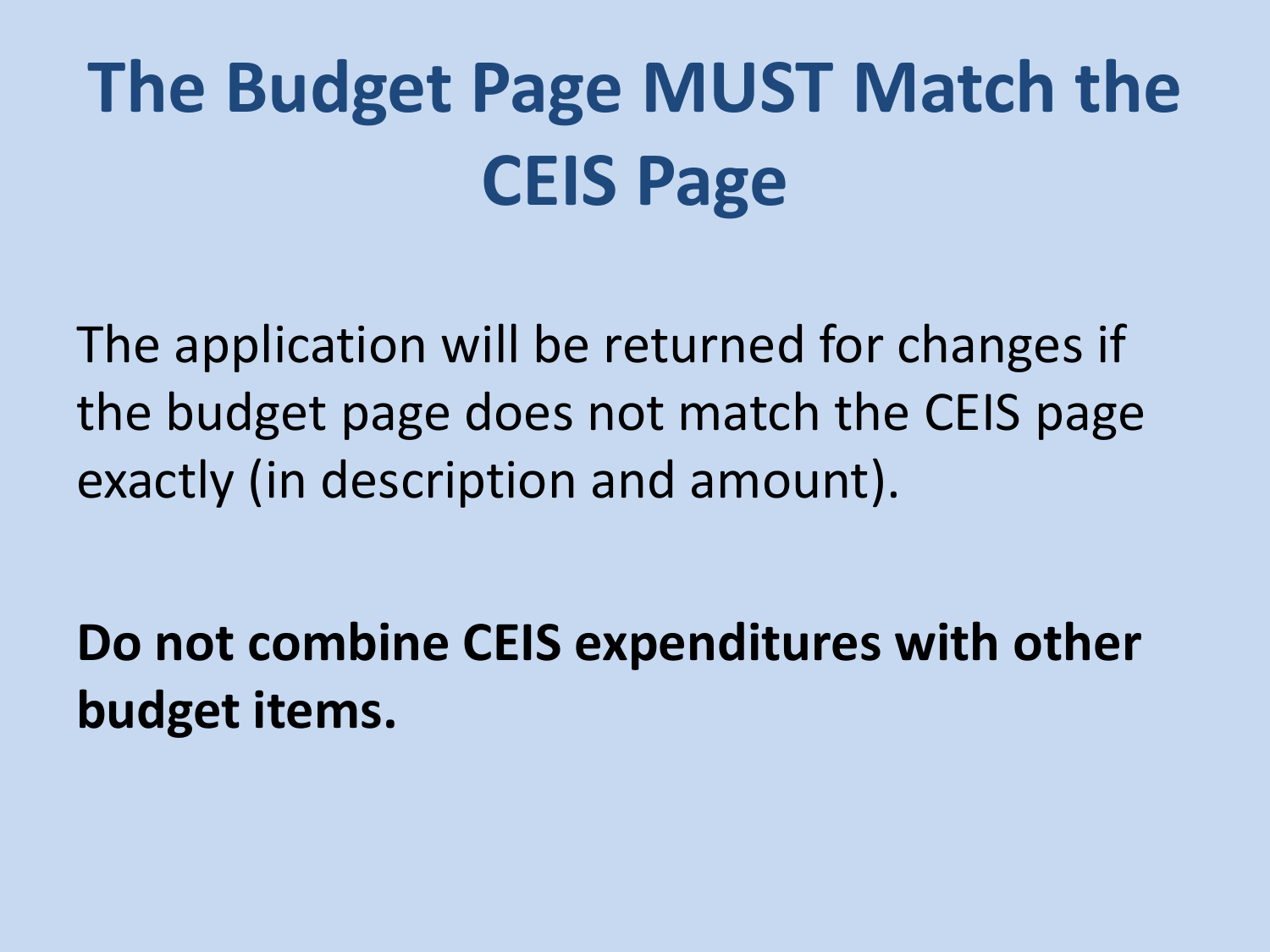### **Use of Funds**

Whether the use of CEIS is voluntary or required, the use of the IDEA funds is limited to specific activities:

- professional development; and
- educational and behavioral evaluations, services, and supports, including scientifically based literacy instruction.

**(34 CFR 300.226)** 

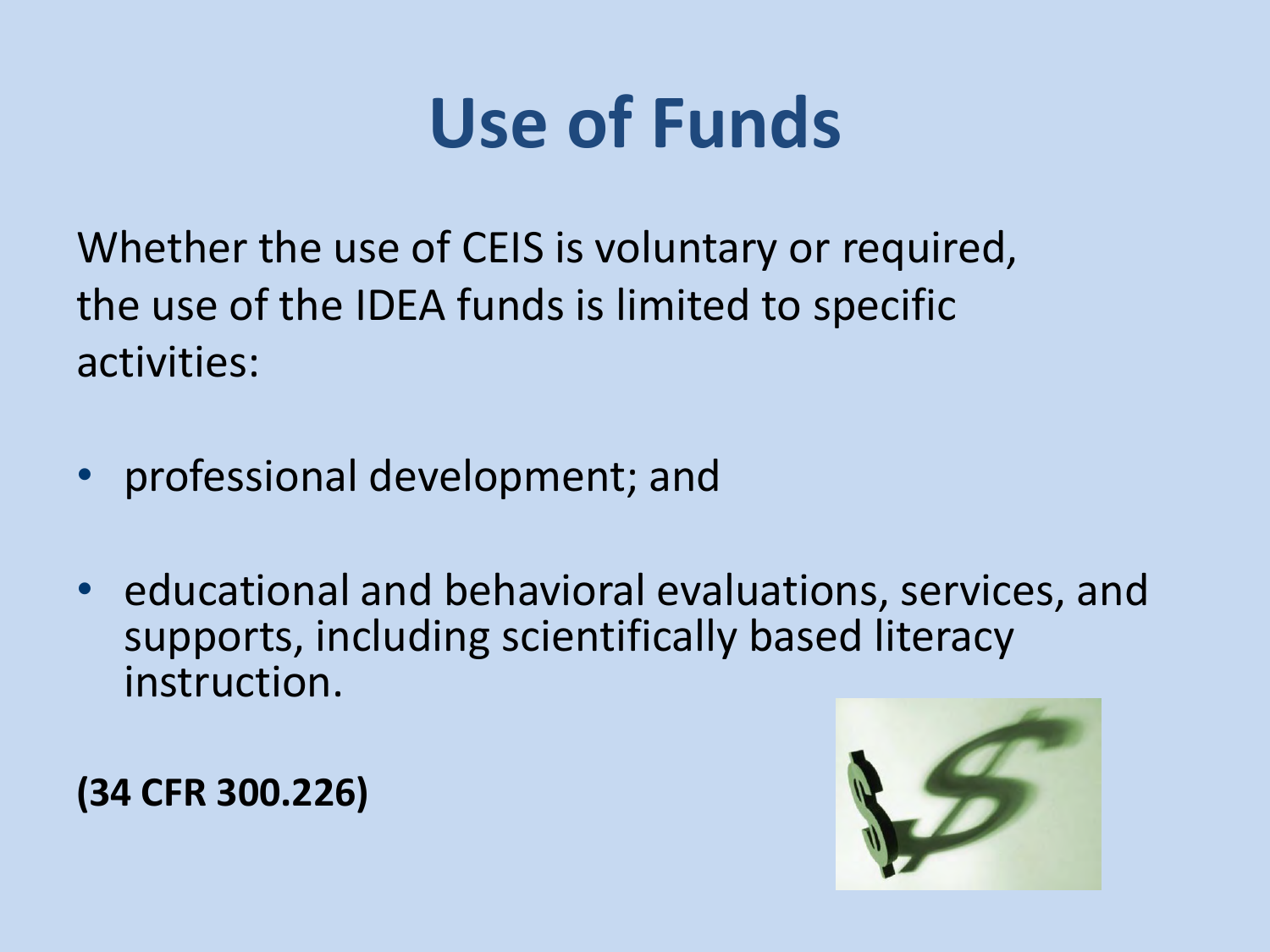### **Use of Funds**

#### **Staff Development**

Training staff and parents on:

- Problem solving process
- Multi-tiered intervention
- Research-based interventions
- Student progress monitoring
- PBIS

### **Educational/ Behavioral Evaluations & Assessments**

- May include purchase of progress-monitoring tools
- May include purchase of intervention resources
- May include staff salaries for interventions or related activities

#### **CEIS funds should be used for supports; NOT for direct instruction.**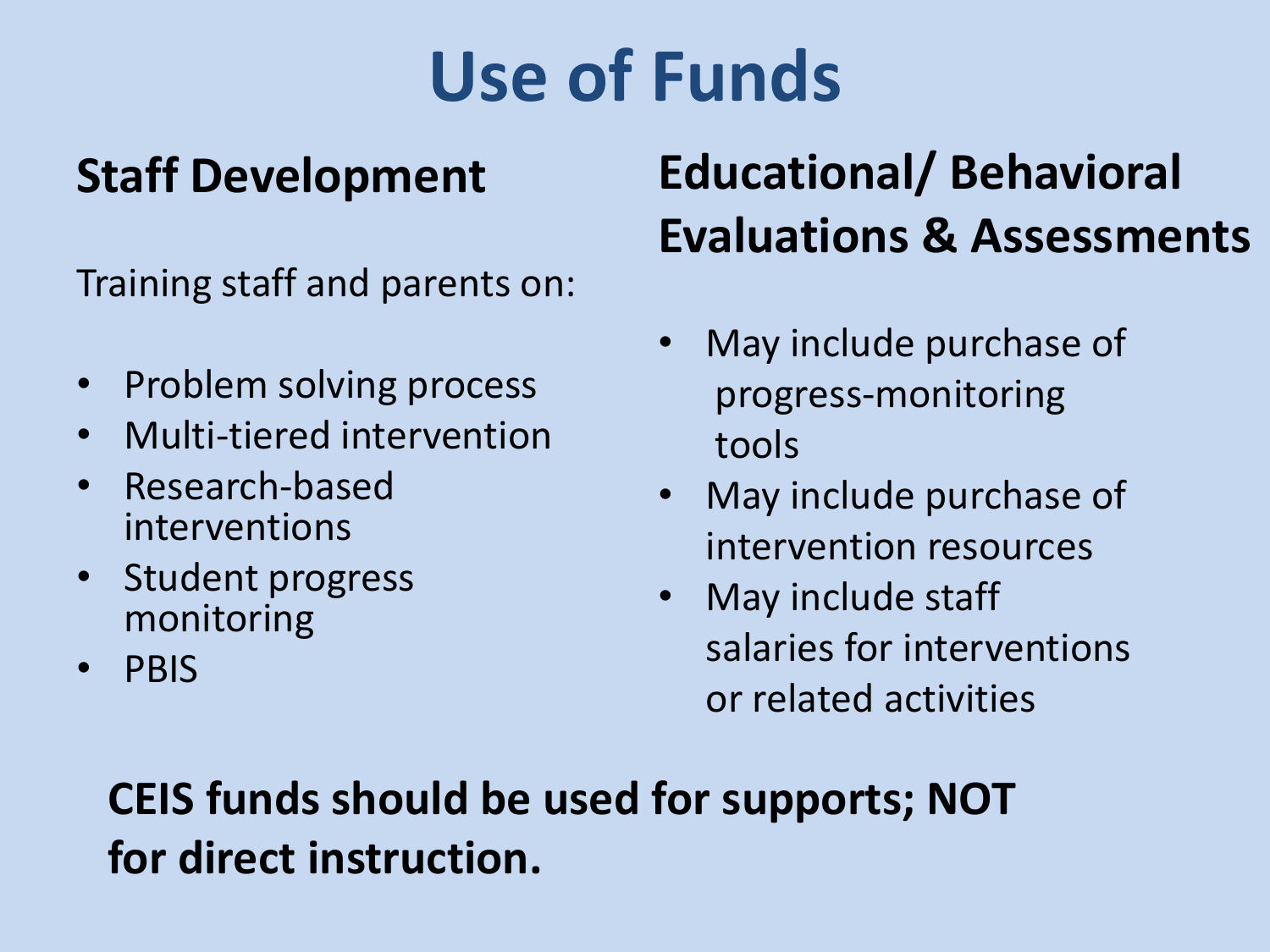### **Professional Development**



**Allowable:** Intervention related professional development is allowable.



**Not Allowable:** General content professional development such as Common Core training is not allowable.

Professional development should focus on helping students who are struggling academically or behaviorally.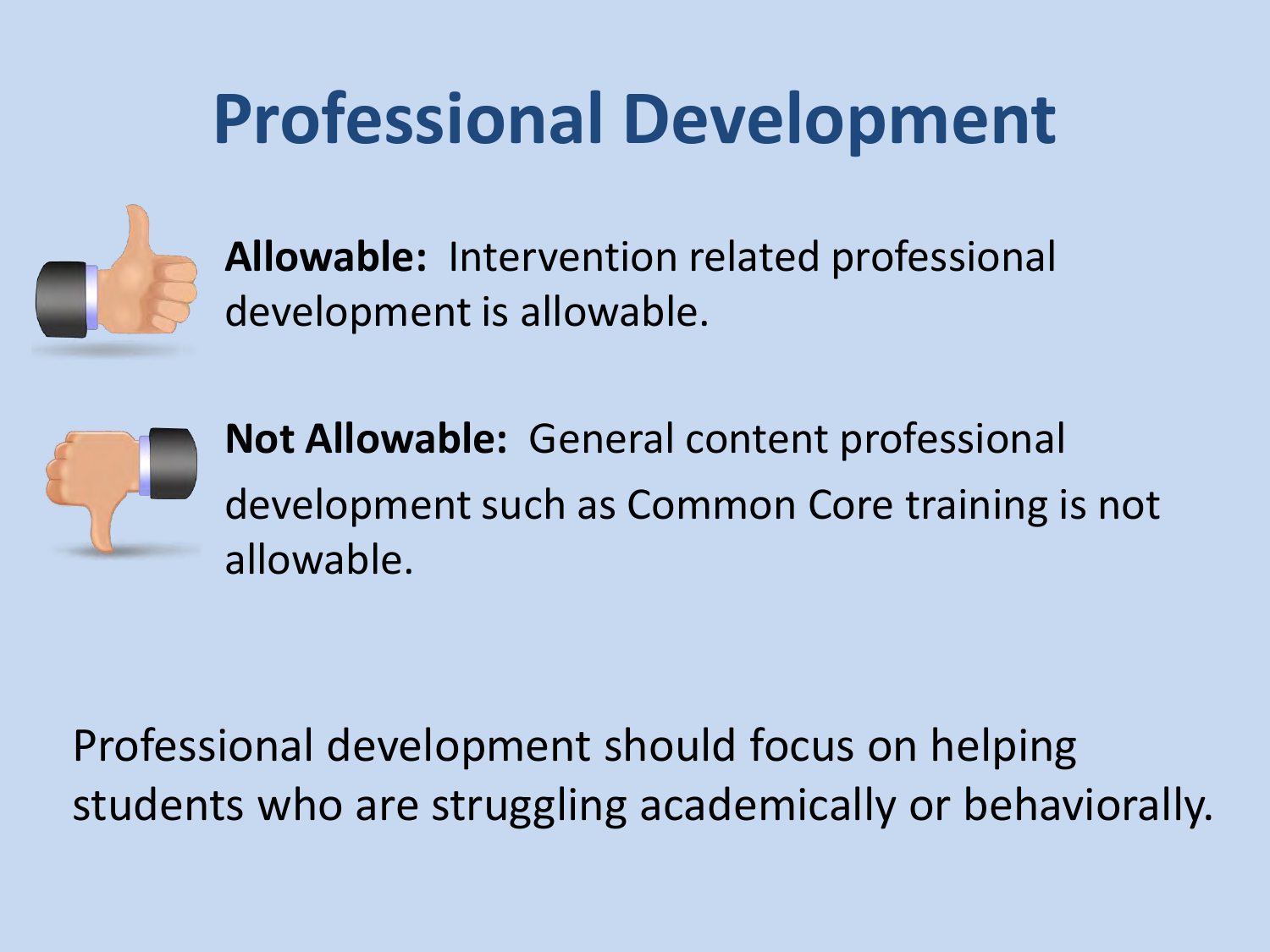### **CEIS Cannot Be Used For:**

- Preschool
- Proportionate share



- Screening, assessments, or evaluations for ALL students; i.e., not universal screenings.
	- While districts are required to conduct universal screening, CEIS funds cannot be used for that required activity.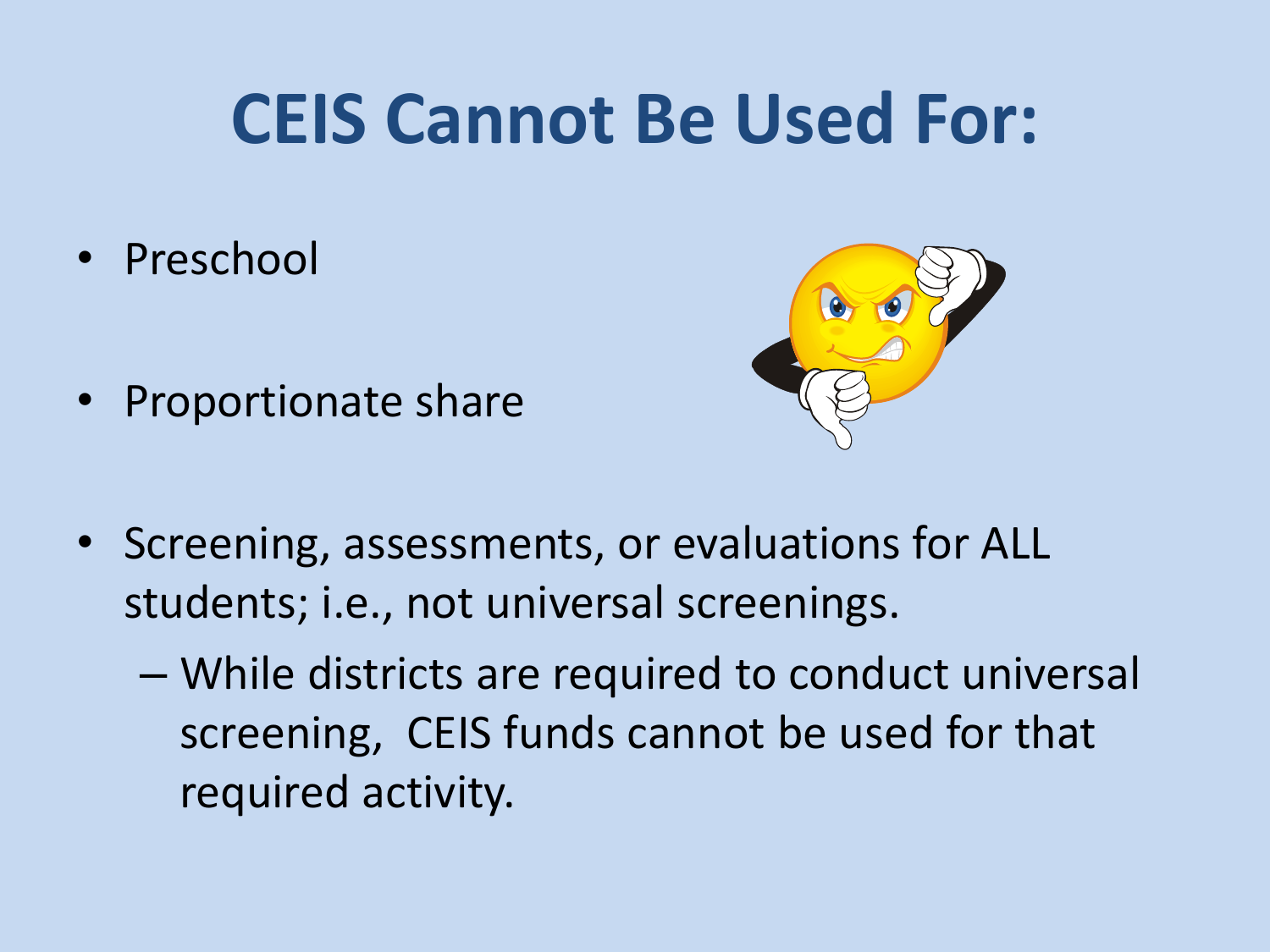### **Student Population**

### **CEIS cannot include services for:**

• students with disabilities (IDEA eligible); or

• Tier I students.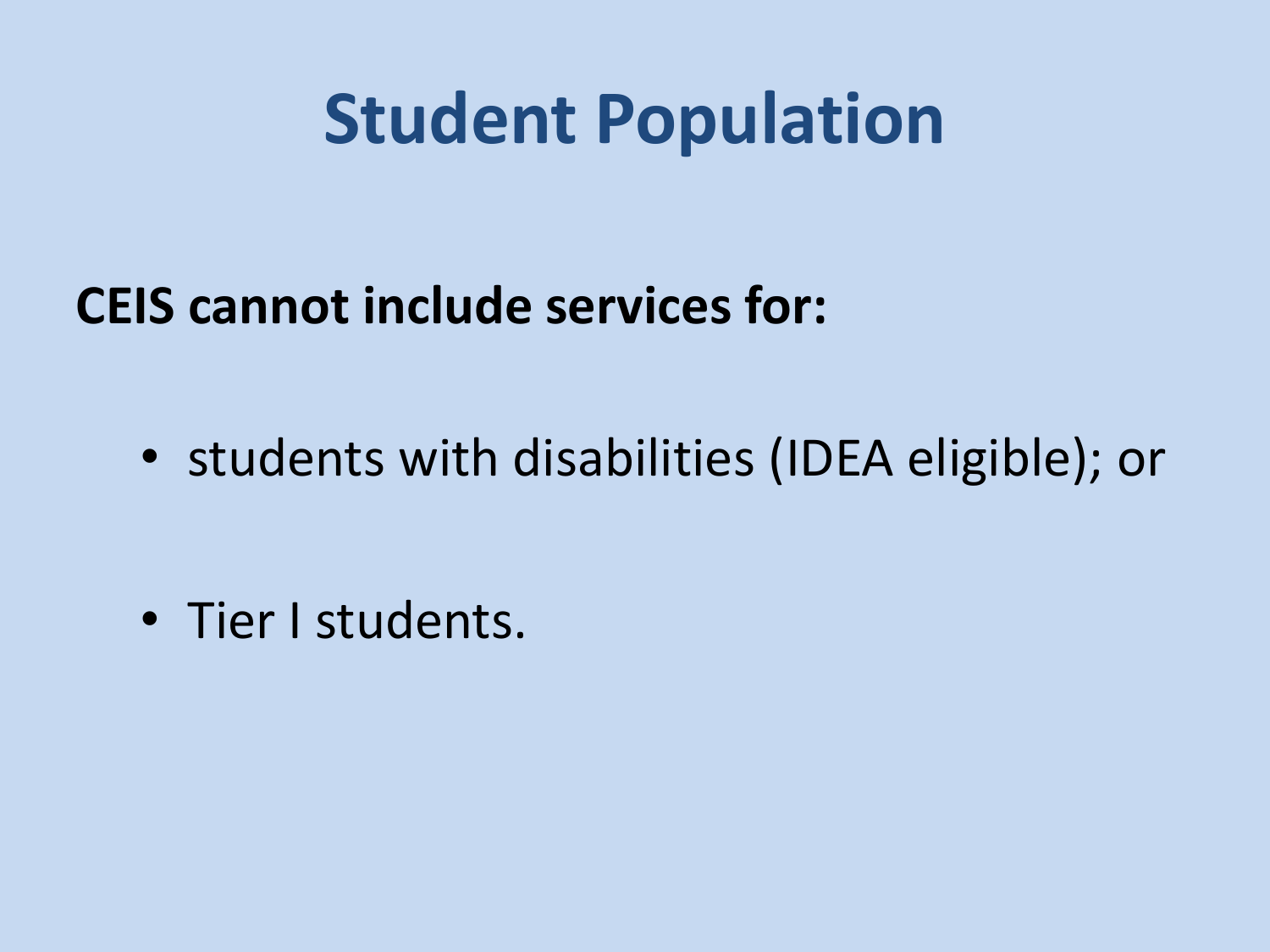### **Student Population**

### **CEIS can include supports for:**

- general education Tier II students needing additional academic or behavioral assistance; and
- general education Tier III students with intensive needs.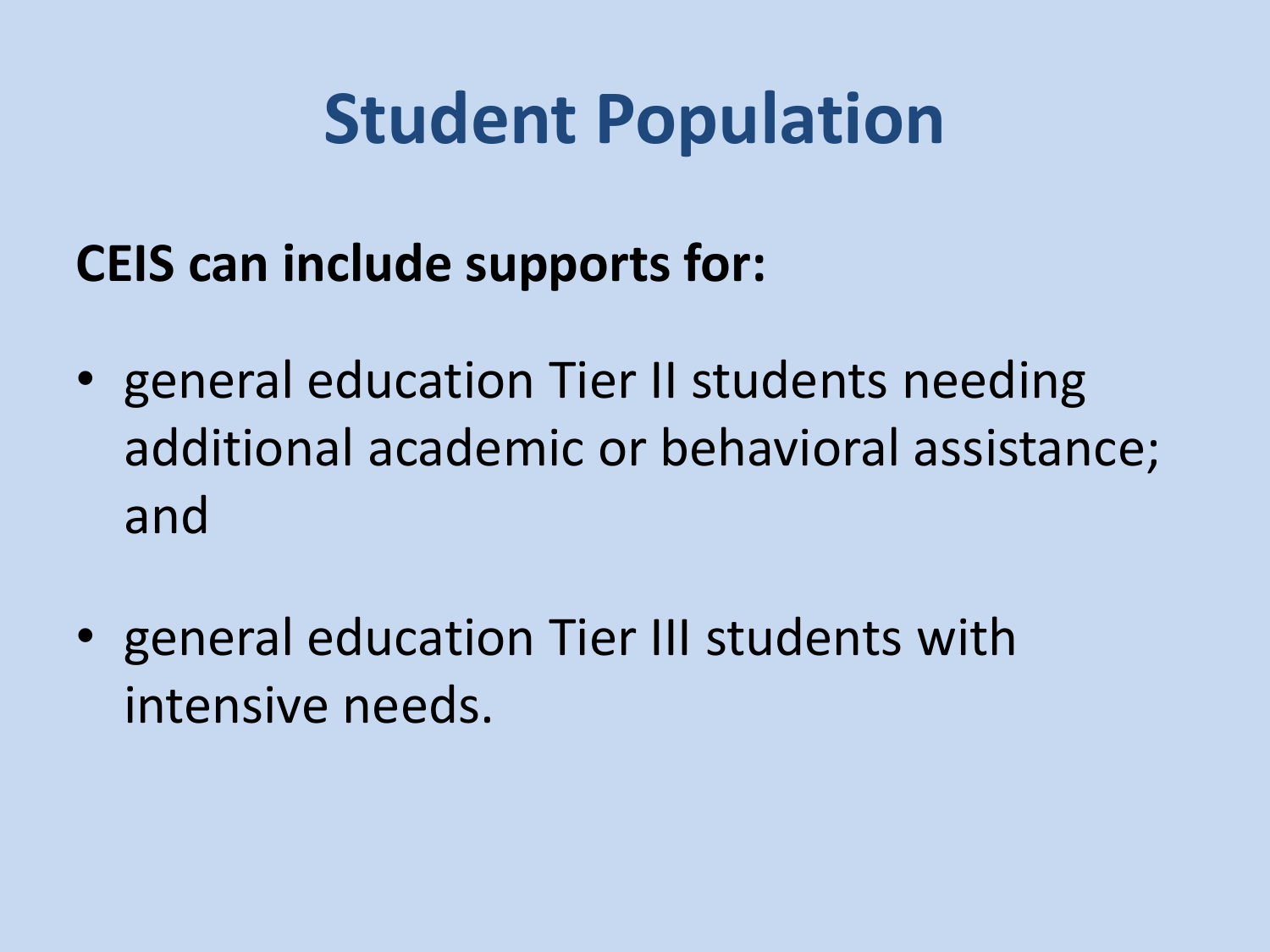### **CEIS and Maintenance of Effort (MOE) Flexibility**

The federal regulations allow for adjustments to fiscal efforts (MOE flexibility) when a district's federal IDEA allocation significantly exceeds the previous year's IDEA allocation.

Any use of IDEA funds for CEIS purposes would count toward the MOE flexibility total.

**(34 CFR 300.205 ) (Appendix D of Part 300 – MOE and EIS)**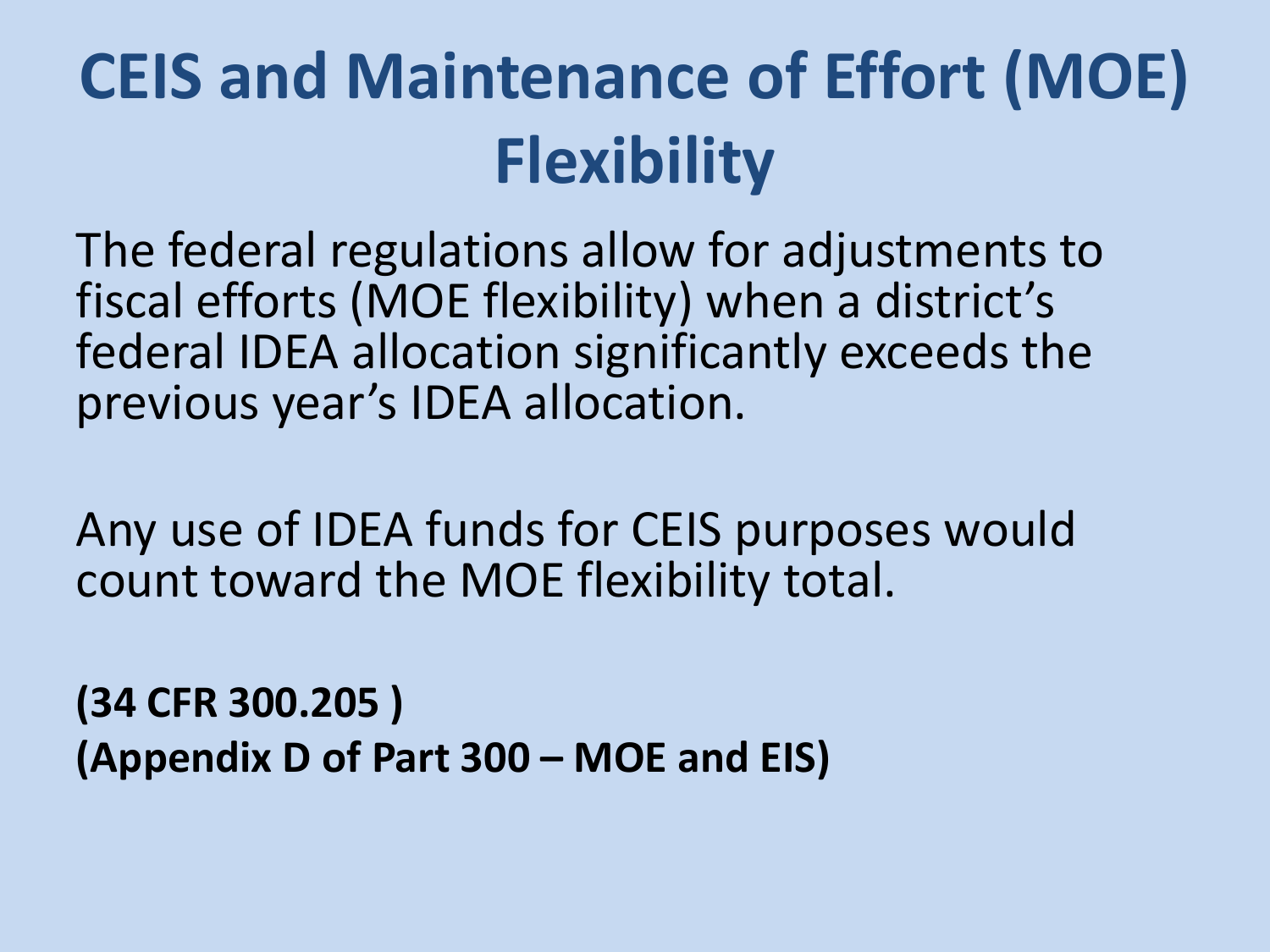#### ELECTRONIC CODE OF FEDERAL REGULATIONS

#### e-CFR Data is current as of April 15, 2014

Browse Previous | Browse Next

Title 34: Education PART 300-ASSISTANCE TO STATES FOR THE EDUCATION OF CHILDREN WITH DISABILITIES Subpart H-Preschool Grants for Children with Disabilities

APPENDIX D TO PART 300-MAINTENANCE OF EFFORT AND EARLY INTERVENING SERVICES

LEAs that seek to reduce their local maintenance of effort in accordance with §300.205(d) and use some of their Part B funds for early intervening services under §300.226 must do so with caution because the local maintenance of effort reduction provision and the authority to use Part B funds for early intervening services are interconnected. The decisions that an LEA makes about the amount of funds that it uses for one purpose affect the amount that it may use for the other. Below are examples that illustrate how §§300.205(d) and 300.226(a) affect one another.

Example 1: In this example, the amount that is 15 percent of the LEA's total grant (see §300.226(a)), which is the maximum amount that the LEA may use for early intervening services (EIS), is greater than the amount that may be used for local maintenance of effort (MOE) reduction (50 percent of the increase in the LEA's grant from the prior year's grant) (see §300.205(a)).

| <b>Prior Year's Allocation</b>      | \$900,000. |
|-------------------------------------|------------|
| <b>Current Year's Allocation</b>    | 1.000.000. |
| Increase                            | 100,000.   |
| Maximum Available for MOE Reduction | 50.000.    |
| Maximum Available for EIS           | 150,000.   |

If the LEA chooses to set aside \$150,000 for EIS, it may not reduce its MOE (MOE maximum \$50,000 less \$150,000 for EIS means \$0 can be used for MOE).

If the LEA chooses to set aside \$100,000 for EIS, it may not reduce its MOE (MOE maximum \$50,000 less \$100,000 for EIS means \$0 can be used for MOE).

If the LEA chooses to set aside \$50,000 for EIS, it may not reduce its MOE (MOE maximum \$50,000 less \$50,000 for EIS means \$0 can be used for MOE).

If the LEA chooses to set aside \$30,000 for EIS, it may reduce its MOE by \$20,000 (MOE maximum \$50,000 less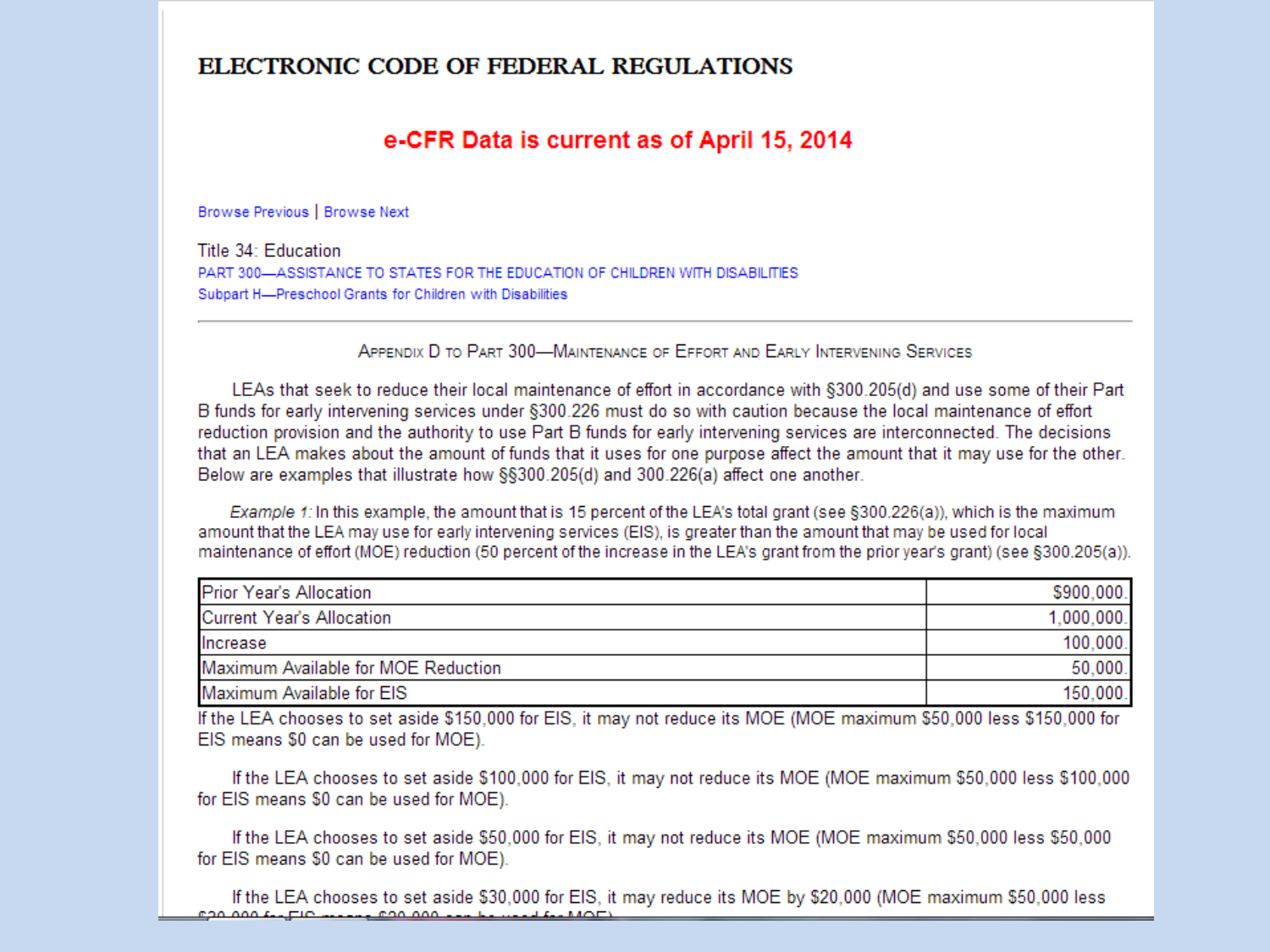| Maxin.<br>EIS<br>tor<br>Available<br>nur |  |
|------------------------------------------|--|

If the LEA chooses to set aside \$150,000 for EIS, it may not reduce its MOE (MOE maximum \$50,000 less \$150,000 for EIS means \$0 can be used for MOE).

If the LEA chooses to set aside \$100,000 for EIS, it may not reduce its MOE (MOE maximum \$50,000 less \$100,000 for EIS means \$0 can be used for MOE).

If the LEA chooses to set aside \$50,000 for EIS, it may not reduce its MOE (MOE maximum \$50,000 less \$50,000 for EIS means \$0 can be used for MOE).

If the LEA chooses to set aside \$30,000 for EIS, it may reduce its MOE by \$20,000 (MOE maximum \$50,000 less \$30,000 for EIS means \$20,000 can be used for MOE).

If the LEA chooses to set aside \$0 for EIS, it may reduce its MOE by \$50,000 (MOE maximum \$50,000 less \$0 for EIS means \$50,000 can be used for MOE).

Example 2: In this example, the amount that is 15 percent of the LEA's total grant (see §300.226(a)), which is the maximum amount that the LEA may use for EIS, is less than the amount that may be used for MOE reduction (50 percent of the increase in the LEA's grant from the prior year's grant) (see §300.205(a)).

| <b>Prior Year's Allocation</b>      | \$1,000,000. |
|-------------------------------------|--------------|
| <b>Current Year's Allocation</b>    | 2,000,000.   |
| Increase                            | 1,000,000.   |
| Maximum Available for MOE Reduction | 500,000.     |
| Maximum Available for EIS           | 300,000.     |

If the LEA chooses to use no funds for MOE, it may set aside \$300,000 for EIS (EIS maximum \$300,000 less \$0 means \$300,000 for EIS).

If the LEA chooses to use \$100,000 for MOE, it may set aside \$200,000 for EIS (EIS maximum \$300,000 less \$100,000 means \$200,000 for EIS).

If the LEA chooses to use \$150,000 for MOE, it may set aside \$150,000 for EIS (EIS maximum \$300,000 less \$150,000 means \$150,000 for EIS).

If the LEA chooses to use \$300,000 for MOE, it may not set aside anything for EIS (EIS maximum \$300,000 less \$300,000 means \$0 for EIS).

If the LEA chooses to use \$500,000 for MOE, it may not set aside anything for EIS (EIS maximum \$300,000 less \$500,000 means \$0 for EIS).

For questions or comments regarding e-CFR editorial content, features, or design, email ecfr@nara.gov. For questions concerning e-CFR programming and delivery issues, email webteam@gpo.gov.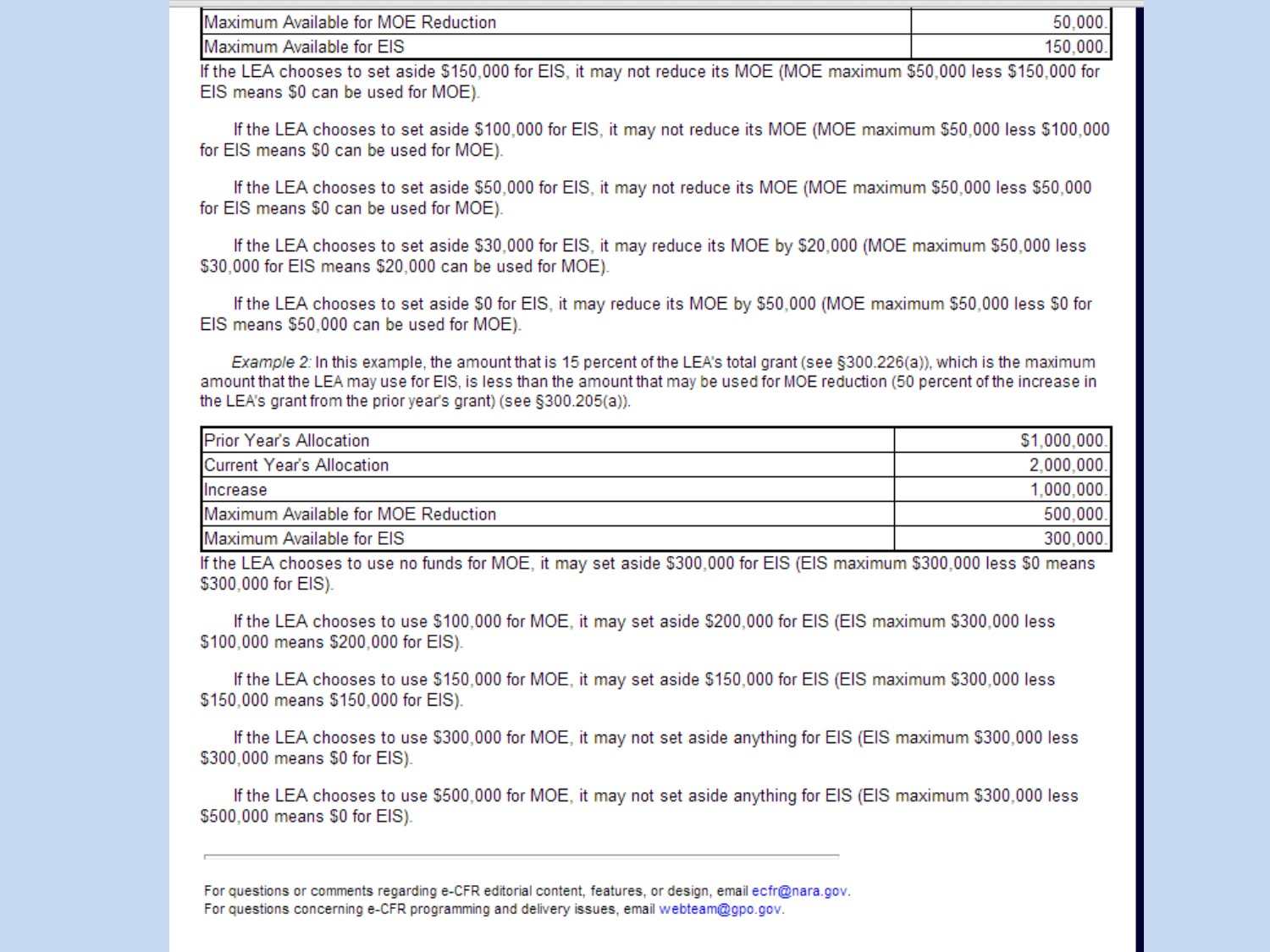### **CEIS Federal Reporting Requirement**

Any district that budgets for CEIS in the IDEA grant must submit a report to ISBE that specifically states:

- the number of students who received early intervening services; and
- the number of students who received early intervening services and subsequently received special education and related services during the preceding two year period.

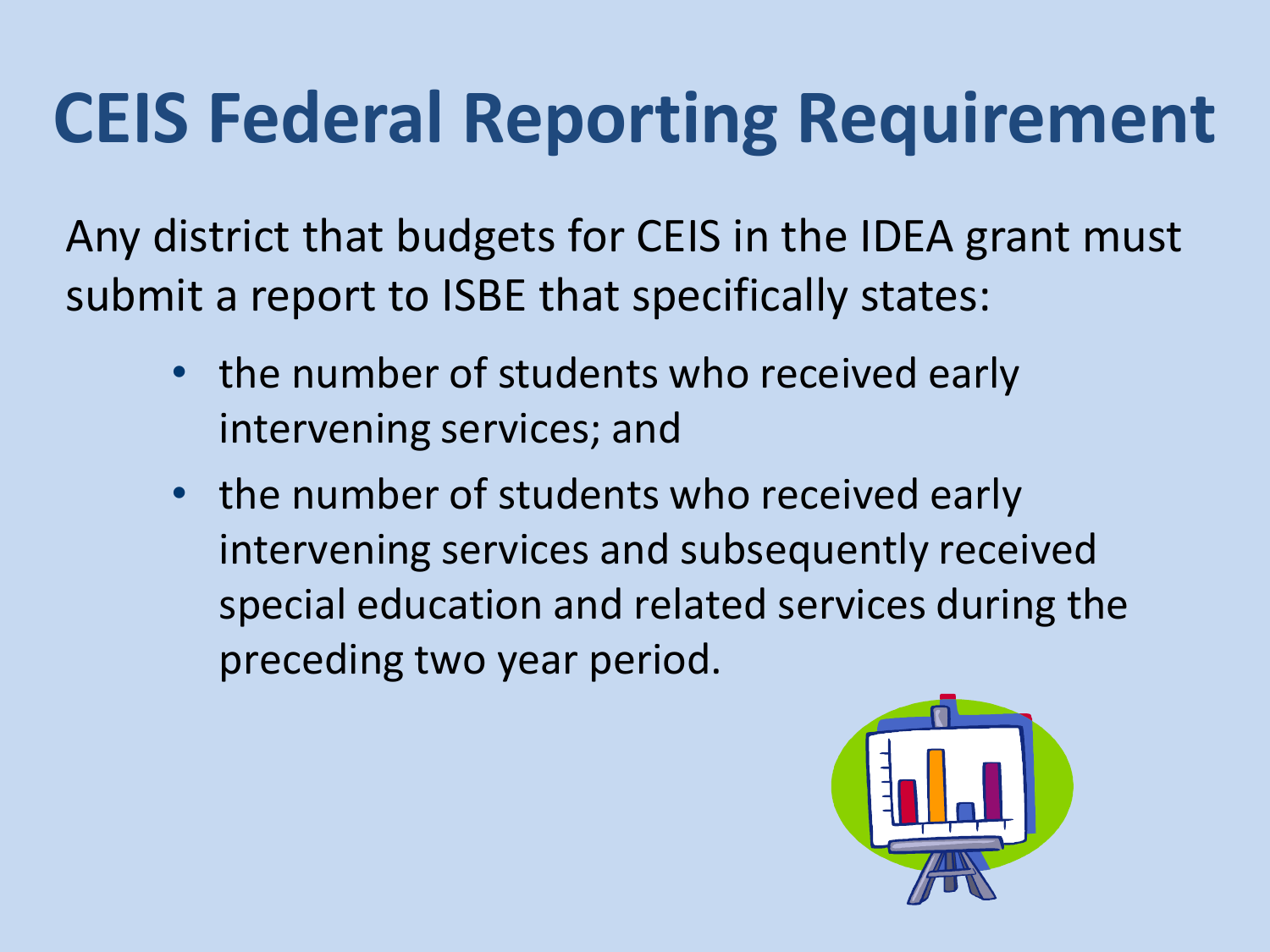## **CEIS Federal Reporting Requirement, continued**

IDEA CEIS funds are federal funds. Districts are required to track the use of those funds and report the results annually.

It is critical to identify students served with CEIS funds and document the results. A standardized reporting form is generally mailed to districts in January.

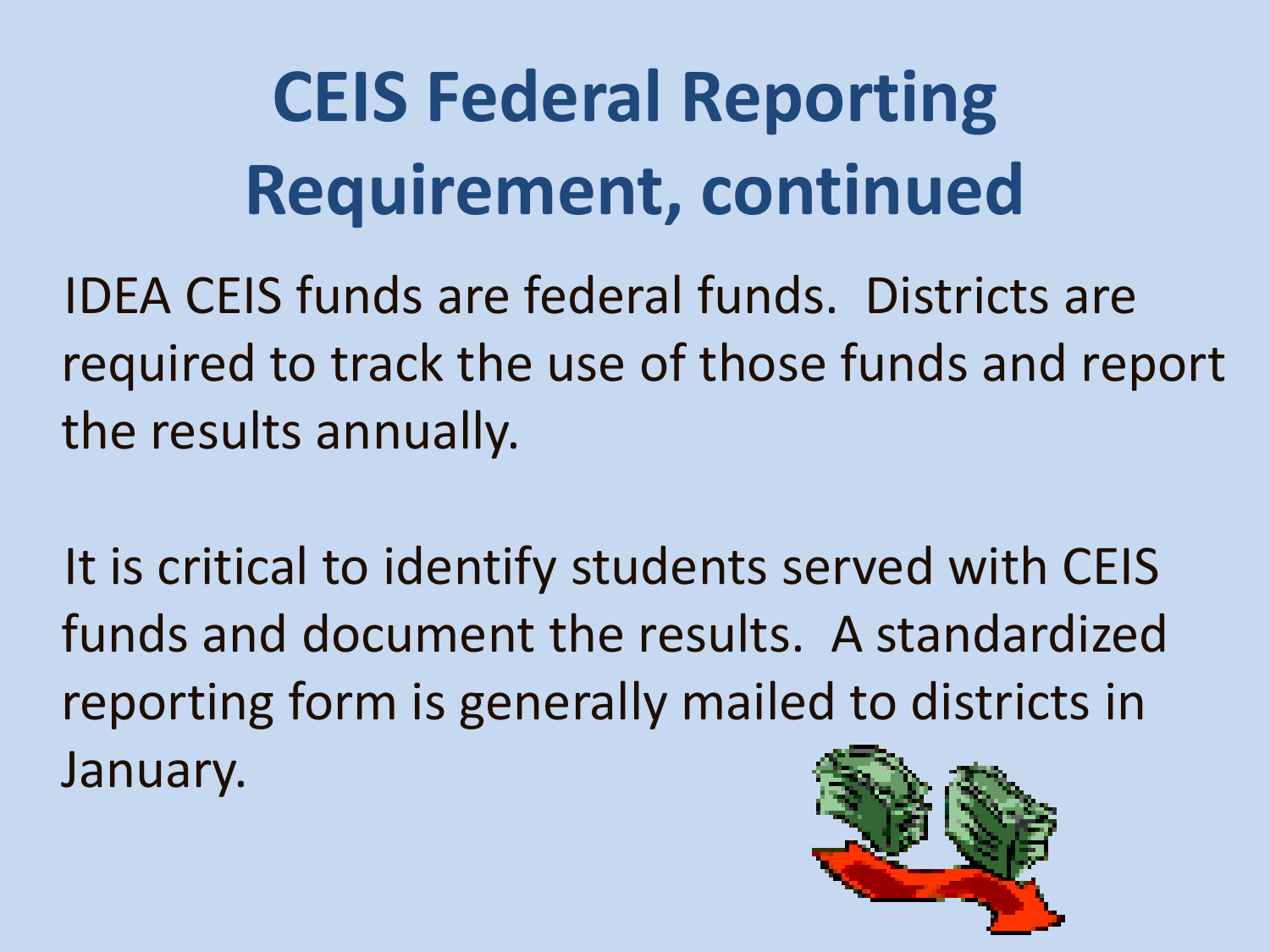### **Supplanting and CEIS**

**IDEA CEIS funds cannot be used to pay for something that was previously paid for with other Elementary and Secondary Education Act funds**

**Not allowable:** If a current after-school tutoring program is funded with Title I funds, funding cannot be changed to IDEA CEIS – that would be supplanting.

**Allowable:** Use CEIS funds to expand an existing program, such as supplementing the existing RtI program to serve more students, expand to other schools, etc.

**(34 CFR 300.226(e))**